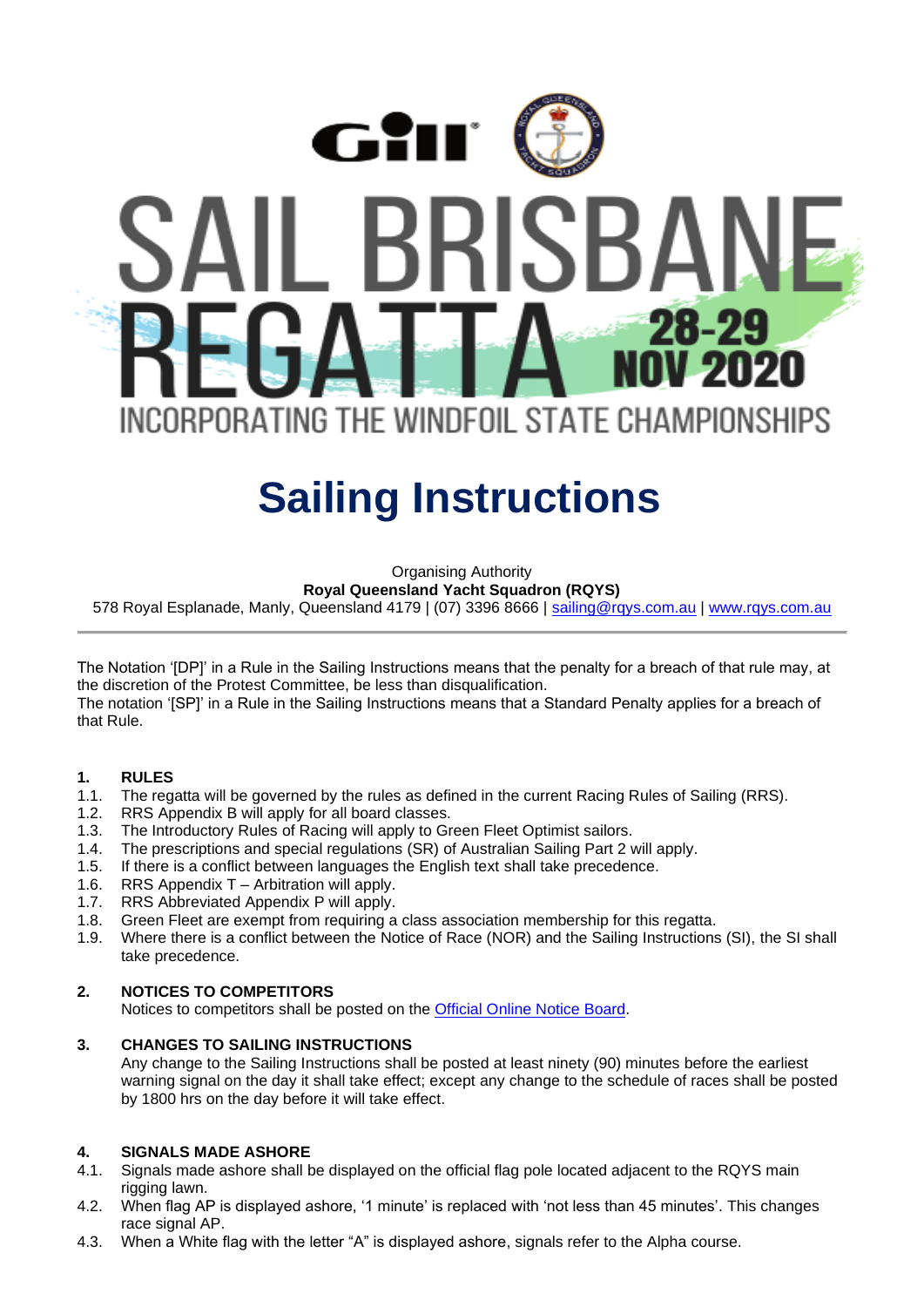- 4.4. When a White flag with the letter "B" is displayed ashore, signals refer to the Bravo course.
- 4.5. When a White flag with the letter "C" is displayed ashore, signals refer to the Charlie course.

#### **5. SCHEDULE OF RACES**

- 5.1. The schedule of races is shown in Attachment 1.
- 5.2. To alert boats that a race or sequence of races shall begin soon, the orange starting line flag shall be displayed with one (1) sound at least five (5) minutes before a warning signal is made.
- 5.3. On the last day of the regatta for each class, no warning signal will be made after 1500 hrs.

#### **6. CLASS FLAGS AND TIME LIMITS**

- 6.1 Target time, time limits and class flags described in Attachment 2.
- 6.2 Boats failing to finish within the time stated in the Finish Window after the first boat sails the course and finishes will be scored DNF without a hearing. This changes RRS 35, 63.1, A4 and A5.

#### **7. RACING AREAS**

The location of racing is shown in Attachment 3.

#### **8. THE COURSES**

- 8.1. Course areas are allocated to classes in Attachment 2.
- 8.2. The course diagrams are shown in Attachment 4, including the order in which marks are to be passed.
- 8.3. No later than the warning signal, the race committee signal boat will display the approximate compass bearing of the first leg.

#### **9. MARKS**

Marks, including starting and finishing marks, are described in Attachment 4.

#### **10. THE START**

- 10.1. The starting line will be between a staff displaying an orange flag on the start vessel at the starboard end and the course side of the port-end starting mark.
- 10.2. Boats whose warning signal has not been made shall avoid the starting area during the starting sequence for other races. [DP]
- 10.3. A boat starting later than four (4) minutes after her starting signal will be scored Did Not Start (DNS) without a hearing. This changes RRS A4.

#### **11. CHANGE OF THE NEXT LEG OF THE COURSE**

To change the next leg of the course, the race committee will lay a new mark or move the finishing line and remove the old mark as soon as practicable. When in a subsequent change a new mark is replaced it will be replaced by an original mark.

#### **12. THE FINISH**

On all courses the finishing line will be between a staff displaying a blue flag on the finishing boat at the starboard end and the course side of the port-end finishing mark.

#### **13. PENALTY SYSTEM**

- 13.1. For the 29er, 49er, International Moth, VX Ones and Catamaran classes, RRS 44.1 is changed so that the Two-Turns Penalty is replaced by the One-Turn Penalty.
- 13.2. RRS Appendix P will apply for the following classes: Flying 11, Optimist Open, Optimist Intermediate and all Laser classes.
	- (a) Appendix P2.1 is amended so that when a boat is first penalised under rule P1.2 her penalty shall be a One-Turn Penalty (not a Two-Turn Penalty).
	- (b) Appendix P2.3 will not apply and Rule P2.2 is changed so that it will apply to any penalty after the first one.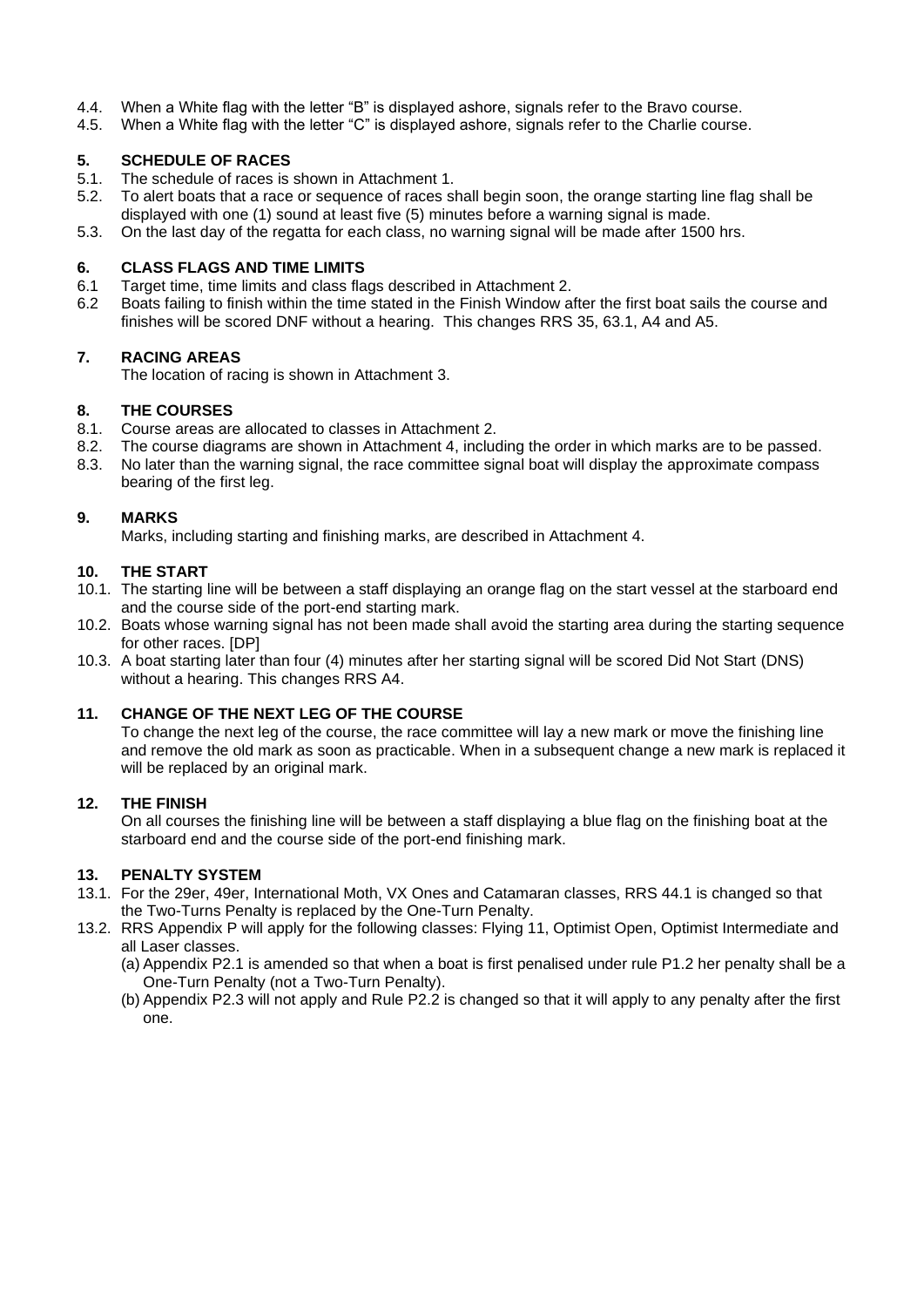### **14. PROTESTS AND REQUESTS FOR REDRESS**

- 14.1. Protest forms are available at the Regatta Office. Protests and requests for redress or reopening shall be delivered there within the appropriate time limit.
- 14.2. For each class, the protest time limit is sixty (60) minutes after the last boat has finished the last race of the day or the race committee signals no more racing today, whichever is later.
- 14.3. Notices will be posted no later than thirty (30) minutes after the protest time limit to inform competitors of hearings in which they are parties or named as witnesses. Hearings will be held in the protest room, beginning at the time posted.
- 14.4. Notices of protests by the race committee or protest committee will be posted to inform boats under RRS 61.1(b).
- 14.5. The time and place of the mediation hearing will be decided by the mediator and such advice may be given verbally. One (1) representative of each boat shall attend the mediation hearing and no witnesses shall be allowed. The mediator shall decide the manner in which testimony is given.
- 14.6. On the last scheduled day of racing a request for redress based on a protest committee decision shall be delivered no later than thirty (30) minutes after the decision was posted. This changes RRS 62.2.
- 14.7. Breaches of Sailing Instructions marked [DP] and [SP] will not be grounds for protest by a boat. This changes RRS 60.1(a)

#### **15. SCORING**

- 15.1. Three (3) races are required to be completed to constitute a series.
- 15.2. The discarded race scores in this regatta shall be as per below:
	- (a) When fewer than four (4) races have been completed, a boat's series score will be the total of her race scores.
	- (b) When from four (4) to six (6) races have been completed, a boat's series score will be the total of her race scores excluding her worst score. This amends the Notice of Race.

#### **Windfoil and Kite Foiling**

The discarded race scores in this regatta shall be as per below:

- 15.3. Three (3) races are required to be completed to constitute a series
- 15.4. The discarded race scores in this regatta shall be as per below:
	- (a) When fewer than four (4) races have been completed, a boat's series score will be the total of her race scores.
	- (b) When from four (4) to six (6) races have been completed, a boat's series score will be the total of her race scores excluding her worst score. This amends the Notice of Race.
	- (c) When from ten (10) to twelve (12) races have been completed, a boat's series score will be the total of her race scores excluding her worse two (2) scores

#### **16. SAFETY REGULATIONS**

- 16.1. All skippers shall SIGN ON before racing each day and SIGN OFF at the earliest possible time after the completion of racing (but not later than the end of protest time). The sign on will be available near the rigging lawn two (2) hours prior to the first warning signal scheduled on the day of racing. [DP]
- 16.2. The skipper of a boat that retires or does not intend to continue racing is required to SIGN OFF immediately on return to shore. [DP]
- 16.3. A boat that retires from a race shall notify the race committee as soon as possible. [DP]
- 16.4. Competitors shall comply with the following harbour bylaws:
	- (a) All sailing vessels shall give way to powered vessels at all times whilst inside the Manly Boat Harbour. Once outside the Manly Boat Harbour, competitors are to as soon as possible stay outside of the main channel, keeping clear of powered vessels. [DP]
	- (b) No Spinnakers are to be flown in the Manly Harbour 6-knot area. [DP]
- 16.5. Failure to SIGN ON shall result in that boat being penalised three (3) points for the first race of the session (but not worse than DNF). Failure to SIGN OFF shall result in that boat being penalised three (3) points for the last race of the session (but not worse than DNF). Penalties will be applied without a hearing. This changes RRS 63.1 and A5. [DP]

#### **17. REPLACEMENT OF CREW OR EQUIPMENT [DP]**

- 17.1. Substitution of competitors will not be allowed without prior written approval of the race committee.
- 17.2. Substitution of damaged or lost equipment will not be allowed unless authorized by the race committee. Requests for substitution shall be made in writing to the committee at the first reasonable opportunity.

#### **18. EQUIPMENT AND MEASUREMENT CHECKS [DP]**

A boat or equipment may be inspected at any time for compliance with the class rules and sailing instructions. On the water, a boat can be instructed by a race committee equipment inspector or measurer to proceed immediately to a designated area for inspection.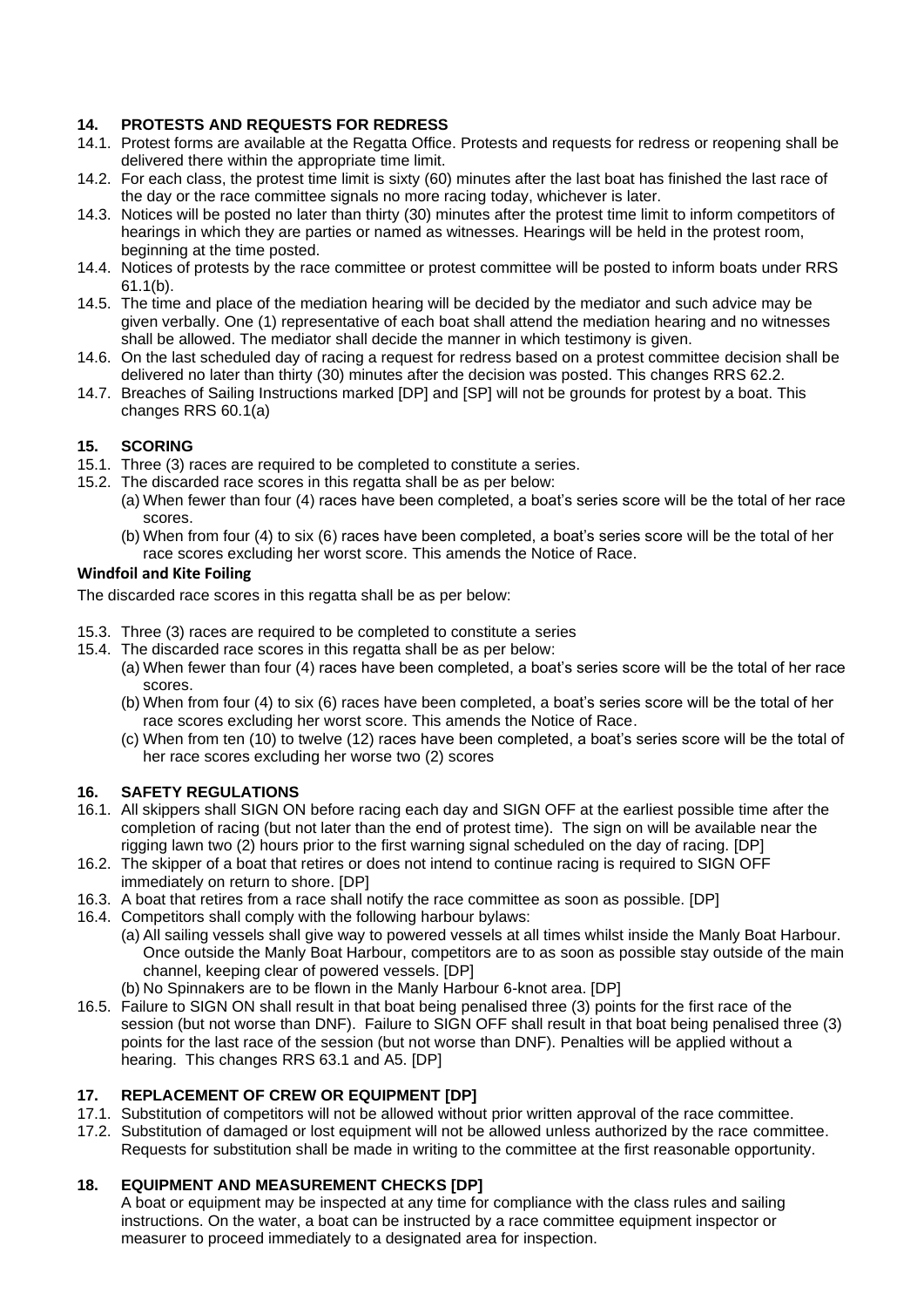#### **19. EVENT ADVERTISING [DP]**

Boats shall display any event advertising supplied by the organizing authority.

#### **20. OFFICIAL BOATS**

Official boats will be marked with the letter RC, J or Media.

#### **21. SUPPORT BOATS [DP]**

21.1. It is a requirement of Royal Queensland Yacht Squadron that all coach and team boats are registered with the RQYS Sailing Office. Only registered boats will be allowed to launch, retrieve, berth and/or refuel at RQYS.

#### 21.2. **Alpha and Bravo Courses**

Team leaders, coaches and other support personnel shall stay 100m outside areas where boats are racing from the time of the preparatory signal for the first class to start until all boats have finished or retired or the race committee signals a postponement, general recall or abandonment.

#### **Charlie Courses**

Team leaders, coaches and other support personnel shall stay 100m below the start line and its extensions from the time of the preparatory signal for the first class to start until all boats have finished or retired or the race committee signals a postponement, general recall or abandonment. Australian Sailing accredited coaches **only** may stay 100m outside areas where boats are racing from the time of the preparatory signal for the first class to start until all boats have finished or retired or the race committee signals a postponement, general recall or abandonment.

- 21.3. Support boats shall be marked with an identifying sign or sticker incorporating a number. Support boats are required to register with the RQYS Sailing Office to acquire this sign or sticker and to supply the skipper's details, boats call sign, contact number and competitor they are representing.
- 21.4. When code flag 'V' is flown on the Start Vessel support boats are required by the race committee to remain afloat and assist all sailors.

#### **22. TRASH DISPOSAL [DP]**

Trash may be placed aboard support or official boats.

#### **23. RADIO COMMUNICATION [DP]**

Except in an emergency, a boat that is racing shall not make voice or data transmissions and shall not receive voice or data communications not available to all boats.

#### **24. PRIZES**

Prizes shall be given as follows:

- 24.1. Prizes shall be awarded to 1st, 2nd and 3rd in each eligible class/division.
- 24.2. Other prizes may be awarded at the discretion of the race committee

#### **25. RIGHTS TO USE NAME AND LIKENESS**

By participation in an event, a competitors automatically grants to the Organising Authority and the sponsors of the event, the right in perpetuity, to make, use and show, from time to time and at the discretion, any motion pictures, still pictures and live, taped or film television and other reproductions of him/her during the period of the competition for said event in which the competitor participated and in all material related to the said event without compensation.

#### **26. DISCLAIMER OF LIABILITY**

Competitors participate in the regatta entirely at their own risk. See rule 4, Decision to Race. The organizing authority will not accept any liability for material damage or personal injury or death sustained in conjunction with or prior to, during, or after the regatta.

#### **27. INSURANCE**

Each participating boat shall be insured with valid third-party liability insurance with a minimum cover of \$10,000,000AUD per incident or the equivalent.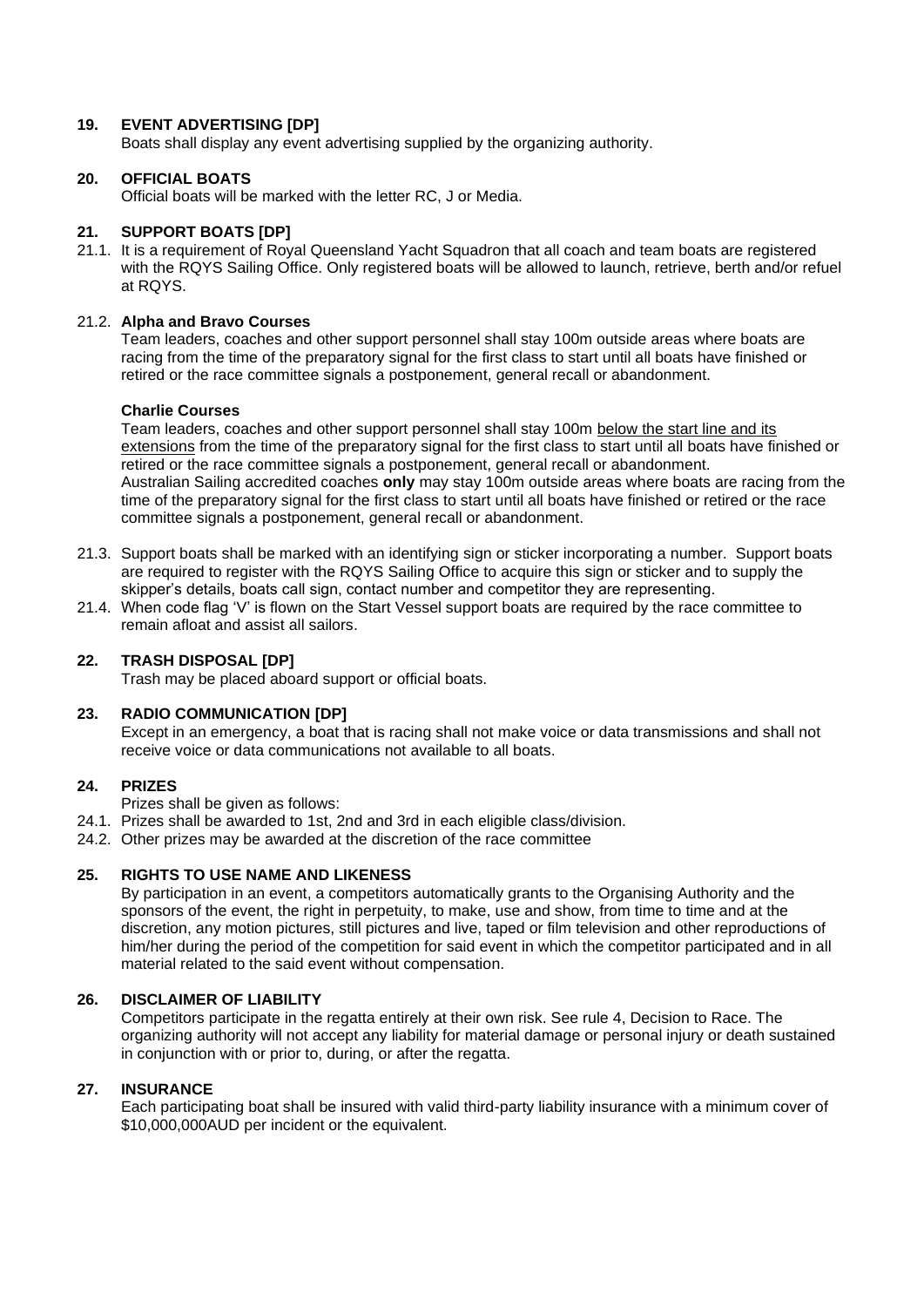# ATTACHMENT 1 **SCHEDULE**

NOTE: Registration shall be held at the Regatta Office (new Sailing office) which is located under the Sailing Office next to the lawn next to the Sailing Bathrooms.

### **OTB Classes, WIndfoil and Kite Foiling**

| Saturday 28 November 2020                           |          |  |
|-----------------------------------------------------|----------|--|
| Alpha Course Briefing on the RQYS Lawn              | 0930 hrs |  |
| Bravo and Charlie Briefing on the RQYS Lawn         | 1030 hrs |  |
| Alpha First Warning Signal                          | 1100 hrs |  |
| Bravo and Charlie First Warning Signal              | 1200 hrs |  |
|                                                     |          |  |
| Sunday 13 December 2020                             |          |  |
| Alpha First Warning Signal                          | 1100 hrs |  |
| Bravo and Charlie, First Warning Signal             | 1130 hrs |  |
| Regatta Prizes Announced & Presentation<br>1700 hrs |          |  |

### **Optimist Green and Optimist Intermediate/Open**

| <b>Saturday 28 November 2020</b>        |          |
|-----------------------------------------|----------|
| Charlie Briefing outside RQYS Sailing   | 0800 hrs |
| Building on Lawn                        |          |
| <b>Charlie First Warning Signal</b>     | 0900 hrs |
|                                         |          |
| Sunday 29 November 2020                 |          |
| <b>Charlie First Warning Signal</b>     | 0900 hrs |
| Regatta Prizes Announced & Presentation | 1700 hrs |

This Schedule Amends the Notice of Race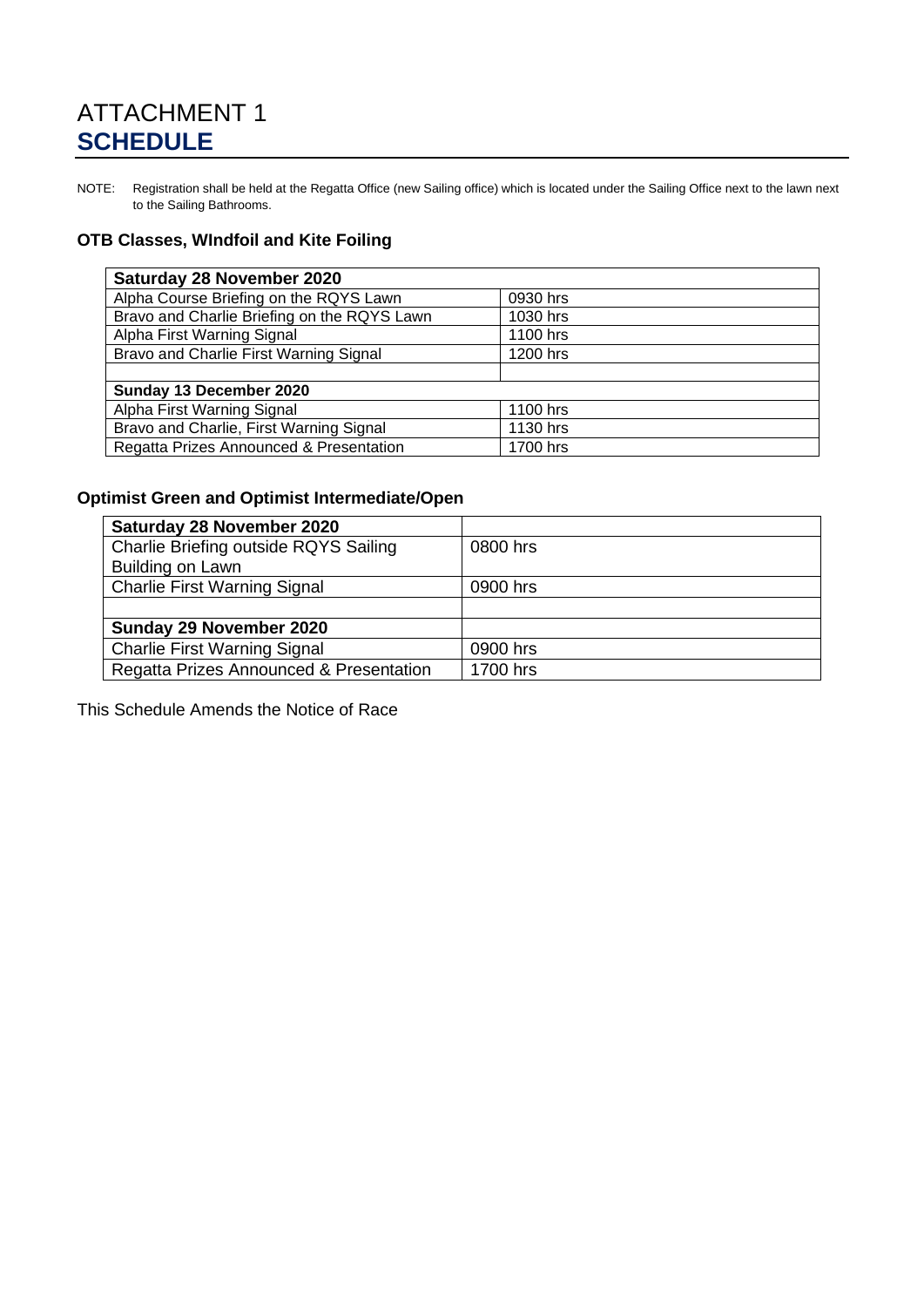# ATTACHMENT 2 **CLASS FLAGS & TIME LIMITS**

| <b>Class</b>                         | Max#<br>of<br><b>Races</b> | <b>Class Flag</b>                                      | <b>Target</b><br><b>Time</b><br>(minutes) | <b>Time</b><br><b>Limit</b><br>(minutes) | <b>Finish</b><br><b>Window</b><br>(minutes) | <b>Course</b><br><b>Allocation</b> |
|--------------------------------------|----------------------------|--------------------------------------------------------|-------------------------------------------|------------------------------------------|---------------------------------------------|------------------------------------|
| 29er                                 | $6\phantom{1}$             | Red 29er insignia / white<br>background                | 30                                        | 45                                       | 10                                          | Alpha                              |
| <b>Finn</b>                          | 6                          | Blue insignia /white<br>background                     | 40                                        | 60                                       | 15                                          | Alpha                              |
| <b>Etchells</b>                      | 6                          | White with Blue Class Insignia                         | 40                                        | 60                                       | 15                                          | Alpha                              |
| VX One                               | 6                          | VX One Insignia / white<br>background                  | 40                                        | 60                                       | 15                                          | Alpha                              |
| Nacra 15                             | 6                          | Blue and Black Class Insignia                          | 30                                        | 45                                       | 10                                          | Alpha                              |
| Hobie 16                             | 6                          | Blue and Black Class Insignia                          | 40                                        | 60                                       | 15                                          | Alpha                              |
| <b>Alpha Mixed Class</b>             | 6                          | <b>Yellow Flag</b>                                     | 40                                        | 60                                       | 15                                          | Alpha                              |
| Flying 11                            | $\,6\,$                    | Blue Flying 11 insignia / white<br>background          | 40                                        | 60                                       | 15                                          | <b>Bravo</b>                       |
| Laser 4.7                            | 6                          | Red insignia / yellow<br>background                    | 40                                        | 60                                       | 15                                          | <b>Bravo</b>                       |
| <b>Laser Radial</b>                  | 6                          | Red insignia / green<br>background                     | 40                                        | 60                                       | 15                                          | <b>Bravo</b>                       |
| <b>Laser Standard</b>                | $6\phantom{1}$             | White with Red Class Insignia                          | 40                                        | 60                                       | 15                                          | <b>Bravo</b>                       |
| <b>OK Dinghy</b>                     | 6                          | <b>Yellow Flag</b>                                     | 40                                        | 60                                       | 15                                          | <b>Bravo</b>                       |
| Raceboard                            | 6                          | Red/black<br>Bic Techno insignia / white<br>background | 30                                        | 45                                       | 10                                          | <b>Bravo</b>                       |
| <b>Optimist Green</b>                | 6                          | White "O" insignia / green<br>background               | 30                                        | 50                                       | 15                                          | Charlie                            |
| <b>Optimist</b><br>Intermediate/Open | $\,6\,$                    | Black "O" insignia / white<br>background               | 40                                        | 60                                       | 15                                          | Charlie                            |
| O'pen Bic                            | $\,6\,$                    | White with Black Moth Class<br>Insignia                | 40                                        | 60                                       | 15                                          | Alpha                              |
| Windfoil                             | 12                         | White with Red Bic Techno<br>Insignia                  | 25                                        | 40                                       | 10                                          | Charlie                            |
| <b>Kite Foiling</b>                  | 12                         | White with Red Bic Techno<br>Insignia                  | 25                                        | 40                                       | 10                                          | Charlie                            |
| <b>Bravo Mixed Class</b>             | $\overline{6}$             | <b>Yellow Flag</b>                                     | 40                                        | 60                                       | 15                                          | Bravo                              |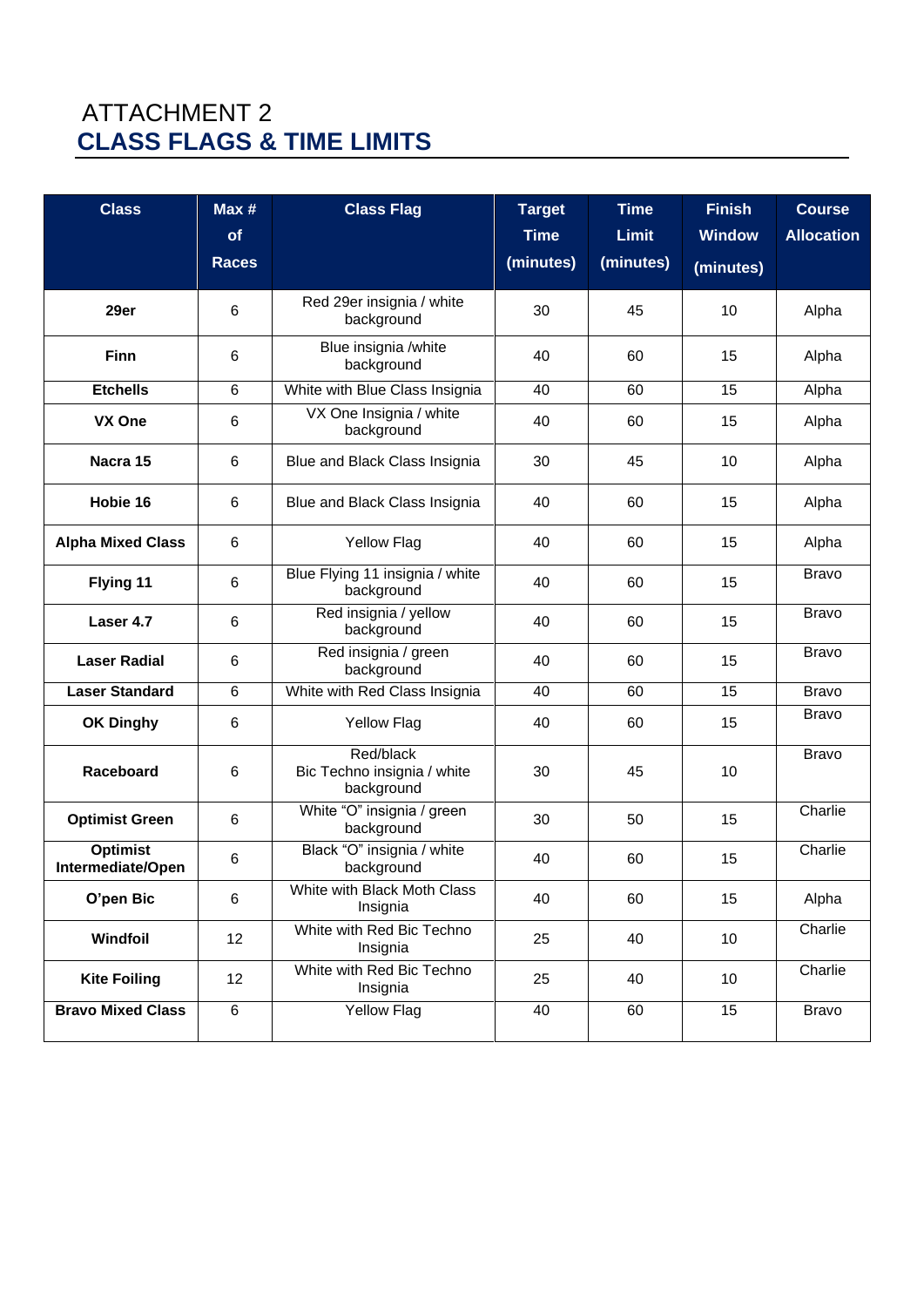# ATTACHMENT 3 **COURSE AREAS**

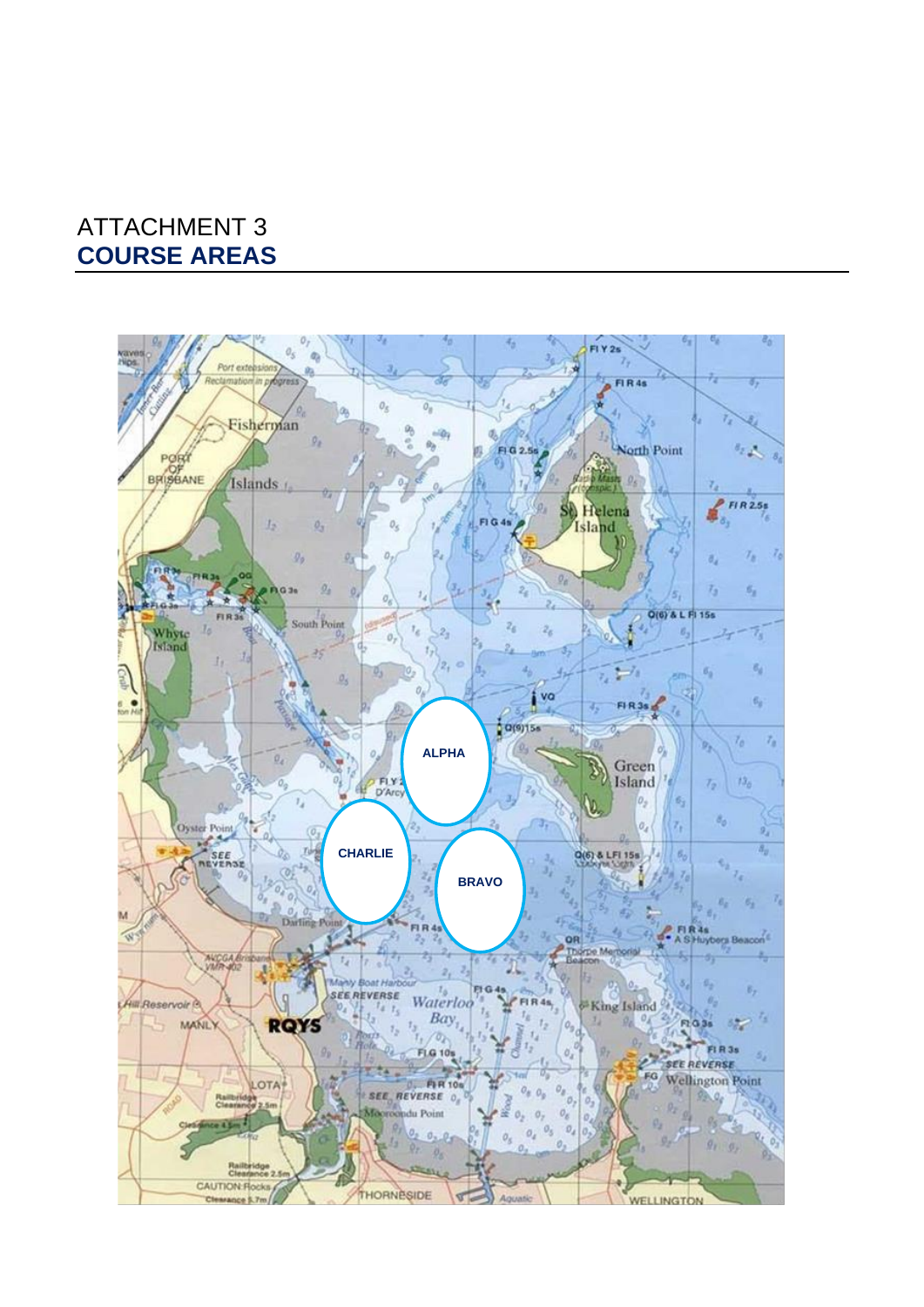# ATTACHMENT 4 **COURSE DIAGRAMS**

## **ALPHA COURSE: Windward/Leeward**

| <b>CODE</b> | <b>COURSE</b>                                                         | <b>MARKS DESCRIPTION</b>               |
|-------------|-----------------------------------------------------------------------|----------------------------------------|
| L1          | Start - $1 - 1a - 2s/p$ - Finish                                      | Marks 1, 2s & 2p: Orange Inflatable    |
| L2          | Start $-1 - 1a - 2s/2p - 1 - 1a - 2s/2p - Finish$                     | Mark 1a: Orange Teardrop               |
|             |                                                                       | Start Pin: Orange Teardrop             |
| L3          | Start $-1 - 1a - 2s/2p - 1 - 1a - 2s/2p - 1 - 1a - 2s/2p -$<br>Finish | Finish Pin: Black and White Inflatable |
|             |                                                                       | Change Mark: Yellow Inflatable         |
|             |                                                                       |                                        |
|             |                                                                       |                                        |

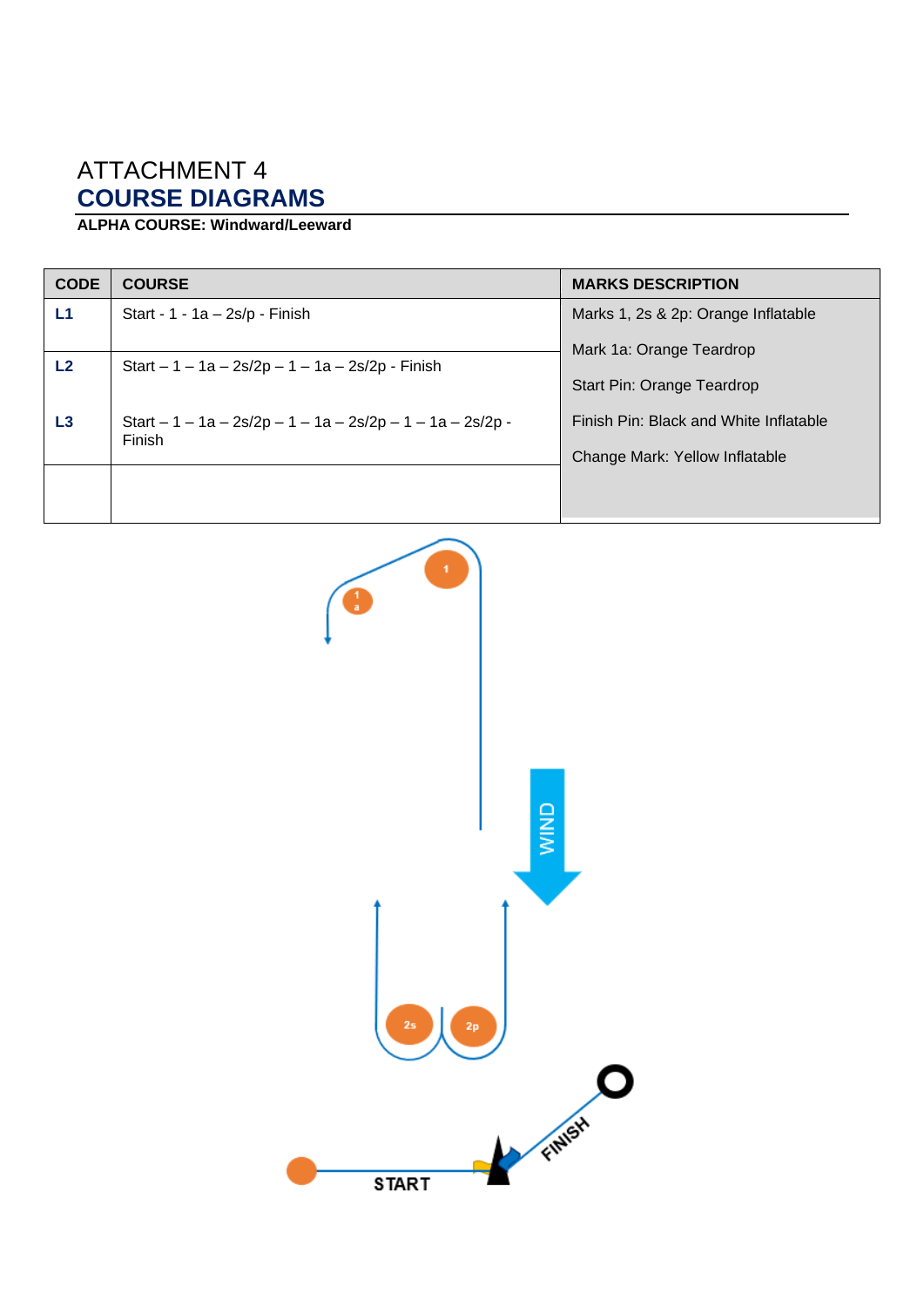# ATTACHMENT 4 **COURSE DIAGRAMS**

### **BRAVO COURSE: Windward/Leeward**

| <b>CODE</b> | <b>COURSE</b>                                       | <b>MARKS DESCRIPTION</b>               |
|-------------|-----------------------------------------------------|----------------------------------------|
| L1          | Start $-1 - 2s/p$ - Finish                          | Marks 1, 2s & 2p: Yellow Inflatable    |
| L2          | Start $-1 - 2s/2p - 1 - 2s/2p - Finish$             | Start Pin: Orange Teardrop             |
|             |                                                     | Finish Pin: Black and White Inflatable |
| L3          | Start $-1 - 2s/2p - 1 - 2s/2p - 1 - 2s/2p - Finish$ | Change Mark: Orange Inflatable         |
|             |                                                     |                                        |

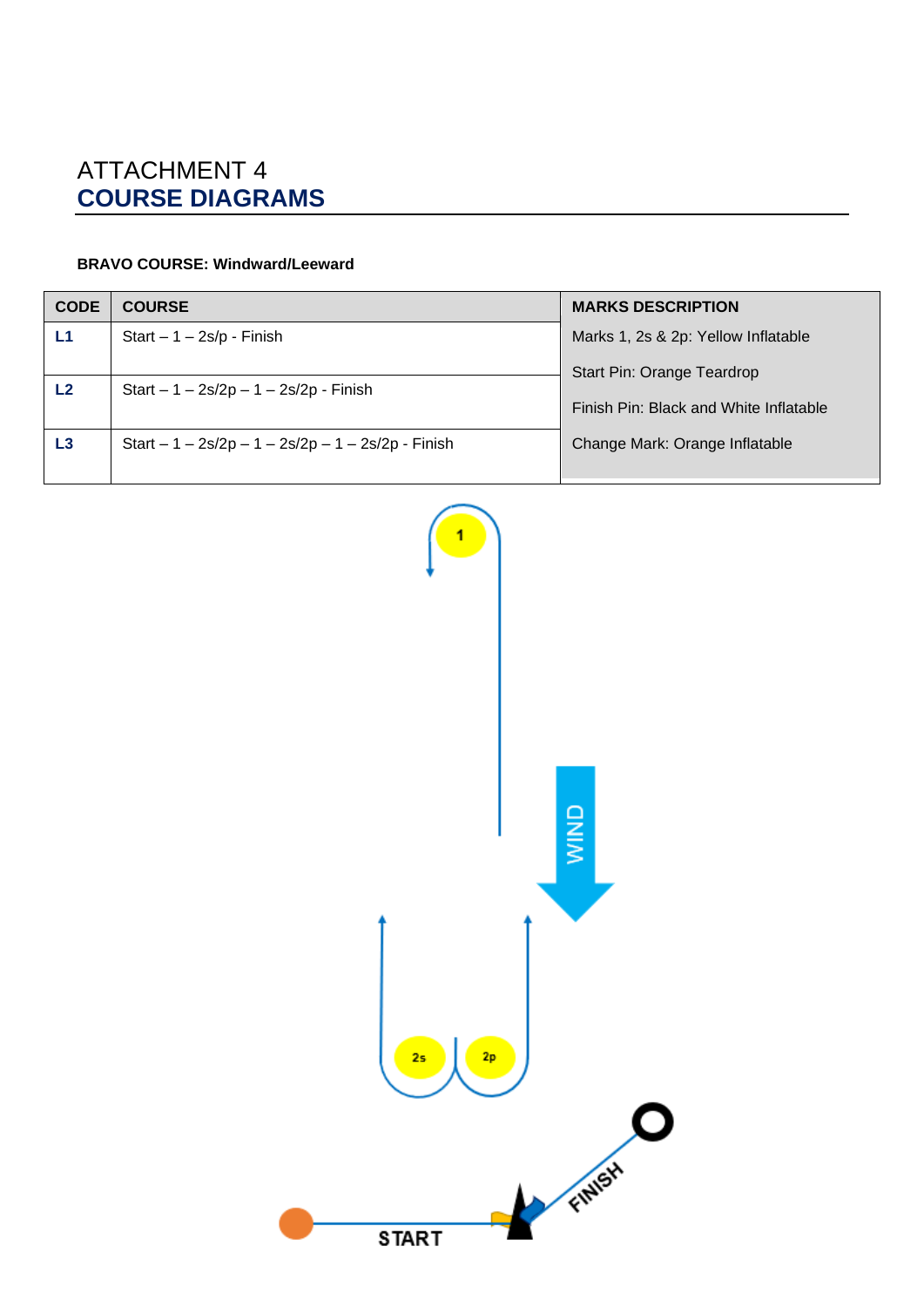# ATTACHMENT 4 **COURSE DIAGRAMS**

### **CHARLIE COURSE: Windward/Leeward**

| <b>CODE</b> | <b>COURSE</b>                                       | <b>MARKS DESCRIPTION</b>               |
|-------------|-----------------------------------------------------|----------------------------------------|
| L1          | Start $-1 - 2s/p$ - Finish                          | Marks 1 2s & 2p: Purple Inflatable     |
|             |                                                     | <b>Start Pin: Orange Teardrop</b>      |
| L2          | Start $-1 - 2s/2p - 1 - 2s/2p - F$ inish            | Finish Pin: Black and White Inflatable |
| L3          | Start $-1 - 2s/2p - 1 - 2s/2p - 1 - 2s/2p - Finish$ | Change Mark: Orange Inflatable         |